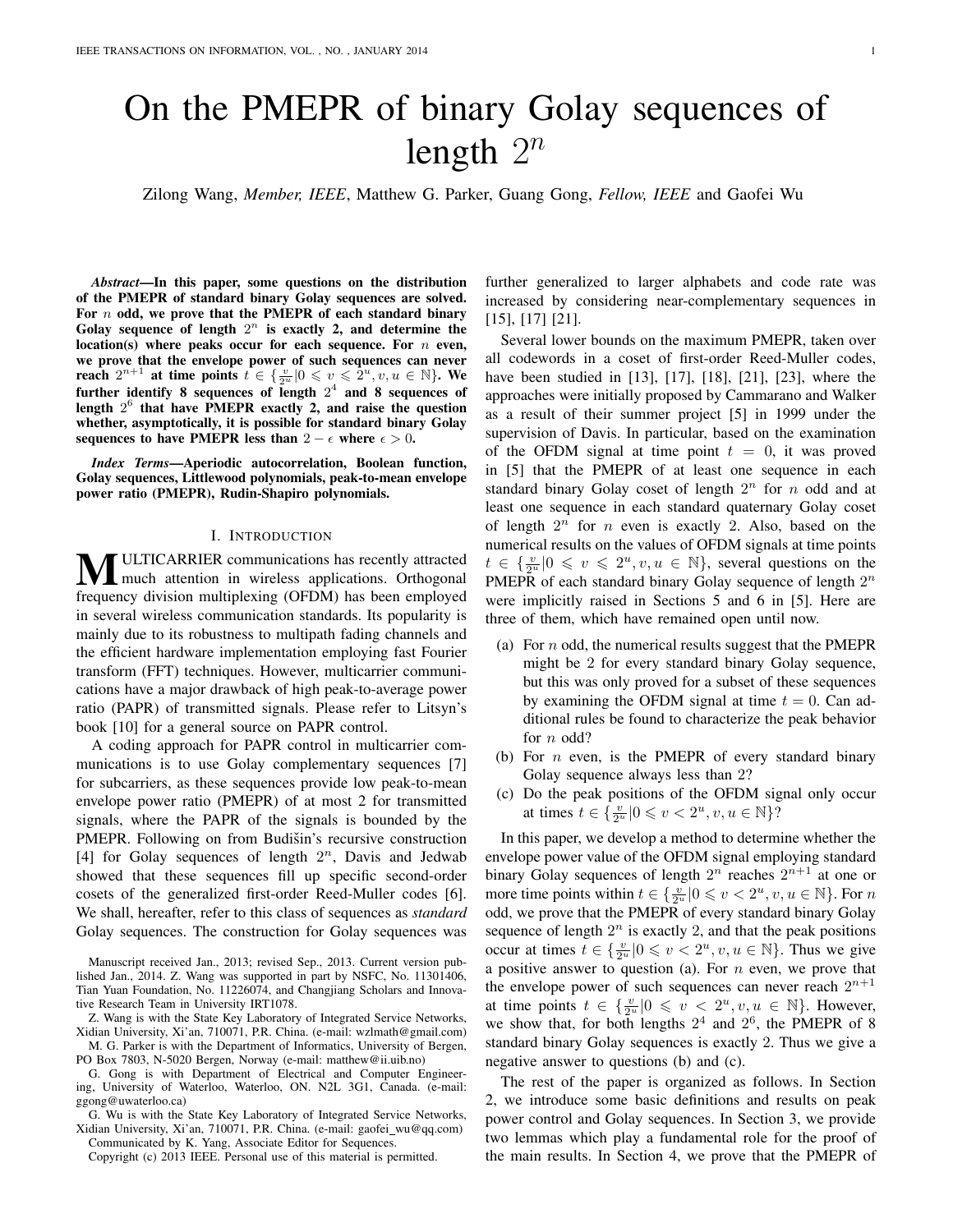every standard binary Golay sequence of length  $2<sup>n</sup>$  for n odd is exactly 2. In Section 5, we first prove that the envelope power of standard binary Golay sequences of length  $2^n$ , n even, can never reach  $2^{n+1}$  at time points  $t \in \left\{\frac{v}{2^n} |0 \leq$  $v < 2^u, v, u \in \mathbb{N}$ . Then we give a sufficient condition for a self-reciprocal polynomial to have at least one unimodular root. Finally we prove, for both lengths  $2^4$  and  $2^6$ , that the PMEPR of 8 standard binary Golay sequences is exactly 2. In Section 6, we discuss Rudin-Shapiro polynomials and Littlewood Polynomials, and conclude the paper.

## II. PRELIMINARIES

In this section, we introduce some basic concepts and results on peak power control and binary Golay sequences.

### *A. Peak Power Control in OFDM*

Let  $\mathbf{a} = (a_0, a_1, \dots, a_{N-1})$  be a binary sequence of length N where  $a_i \in \{0, 1\}$  for  $0 \leq i \leq N$ .

In an OFDM system with  $N$  subcarriers, the transmitted signal by employing sequence a can be modeled as the real part of

$$
s_{\mathbf{a}}(t) = \sum_{i=0}^{N-1} (-1)^{a_i} e^{2\pi \sqrt{-1}(f_0 + i\Delta f)t}, \ t \in [0, \frac{1}{\Delta f}),
$$

where  $\Delta f$  is the frequency separation between adjacent subcarrier pairs and  $f_0$  is the base frequency.

The sequence a can be associated with the polynomial

$$
A(z) = \sum_{i=0}^{N-1} (-1)^{a_i} z^i
$$

in indeterminate  $z$ . The relationship between the transmitted signal  $s_a(t)$  and the polynomial  $A(z)$  can be obtained by restricting  $z$  to lie on the unit circle in the complex plane, i.e.,  $s_{\bf a}(t) = e^{2\pi\sqrt{-1}f_0t} A(e^{2\pi\sqrt{-1}\Delta ft}).$ 

Then

$$
|s_{\mathbf{a}}(t)| = |A(e^{2\pi\sqrt{-1}\Delta ft})|.
$$

Instead of  $s_{a}(t)$ , we usually study polynomial  $A(z)$  by setting  $|z| = 1$ , i.e.,  $z = e^{2\pi t \sqrt{-1}}$  for *time points*  $t \in [0, 1)$ . Then the *instantaneous envelope power* of the transmitted signal is determined by  $|A(z)|^2$ , and the *peak-to-mean envelope power ratio* (PMEPR) is determined by

PMEPR(**a**) = 
$$
\frac{1}{N} \sup_{|z|=1} |A(z)|^2
$$
. (1)

For polynomial  $A(z)$ , straightforward manipulation shows that

$$
A(z)A(z^{-1}) = N + \sum_{\tau=1}^{N-1} C_{\mathbf{a}}(\tau)(z^{\tau} + z^{-\tau})
$$
 (2)

where the *aperiodic autocorrelation*  $C_{a}(\tau)$  of sequence **a** is defined by

$$
C_{\mathbf{a}}(\tau) = \sum_{i=0}^{N-1-\tau} (-1)^{a_i - a_{i+\tau}}, \ 0 \leq \tau < N. \tag{3}
$$

A pair of sequences (a, b) of length N is called a *Golay complementary pair* if

$$
C_{\mathbf{a}}(\tau)+C_{\mathbf{b}}(\tau)=0,~0<\tau
$$

Each sequence of such a complementary pair is called a *Golay complementary sequence*, or *Golay sequence* in honor of Golay who first introduced this condition in 1951 [7]. For a brief overview to Golay sequences, see [16].

An upper bound on the PMEPR of signals employing Golay sequences was obtained by Popović  $[19]$ . If  $(a, b)$  form a Golay complementary pair of length  $N$ , then their associated polynomials  $(A(z), B(z))$  satisfy

$$
A(z)A(z^{-1}) + B(z)B(z^{-1}) = 2N.
$$

By restricting z to lie on the unit circle, we obtain  $|A(z)|^2 =$  $A(z)A(z^{-1})$  and

$$
|A(z)|^2 + |B(z)|^2 = 2N, \quad |z| = 1.
$$
 (4)

According to (1) and (4), the PMEPR of every Golay sequence is upper bounded by 2.

The basic idea of this paper is derived from an observation on equation (4). If the equation  $B(z) = 0$  has at least one unimodular root, then the maximum of  $|A(z)|^2$  for  $|z| = 1$  equals 2N and we have PMEPR(a) = 2. Otherwise PMEPR(a) is strictly less than 2. Therefore, this paper is concerned with the unimodular roots of the polynomials associated with Golay sequences.

## *B. Standard Golay Sequences*

Sequence

$$
\mathbf{f}=(f_0,f_1,\cdots,f_{2^n-1})
$$

of length  $2^n$  can be described by a Boolean function  $f(x_1, x_2, \dots, x_n)$  with an algebraic normal form in n variables where

$$
f_i = f(i_1, i_2, \cdots, i_n), \quad i = \sum_{k=1}^n i_k 2^{k-1}.
$$

Thus the  $i$ -th term of the sequence  $f$  is obtained by evaluating the Boolean function  $f(x_1, x_2, \dots, x_n)$  at the 2-adic decomposition of i. The r-th order binary *Reed-Muller code* of length  $2^n$  is the set of all sequences f, where  $f(x_1, x_2, \dots, x_n)$  is a Boolean function of degree at most r.

Golay first gave a direct construction for Golay complementary pairs of length  $N = 2<sup>n</sup>$  [8]. In 1999, Davis and Jedwab identified a large set of Golay sequences occurring as a subset of the 2nd order binary Reed-Muller code.

*Theorem 1:* ([6]) For  $n \ge 2$ , let  $a(x_1, x_2, \dots, x_n)$  and  $b(x_1, x_2, \dots, x_n)$  be Boolean functions defined by

$$
a(x_1, x_2, \cdots, x_n) = \sum_{i=1}^{n-1} x_{\pi(i)} x_{\pi(i+1)} + \sum_{i=1}^n c_i x_i + c_0, \quad (5)
$$

$$
b(x_1, x_2, \cdots, x_n) = a(x_1, x_2, \cdots, x_n) + x_{\pi(n)},
$$
 (6)

where  $\pi$  is a permutation of symbols  $\{1, 2, \dots, n\}$  and  $c_i \in \{0, 1\}, 0 \le i \le n$ . Then the sequences described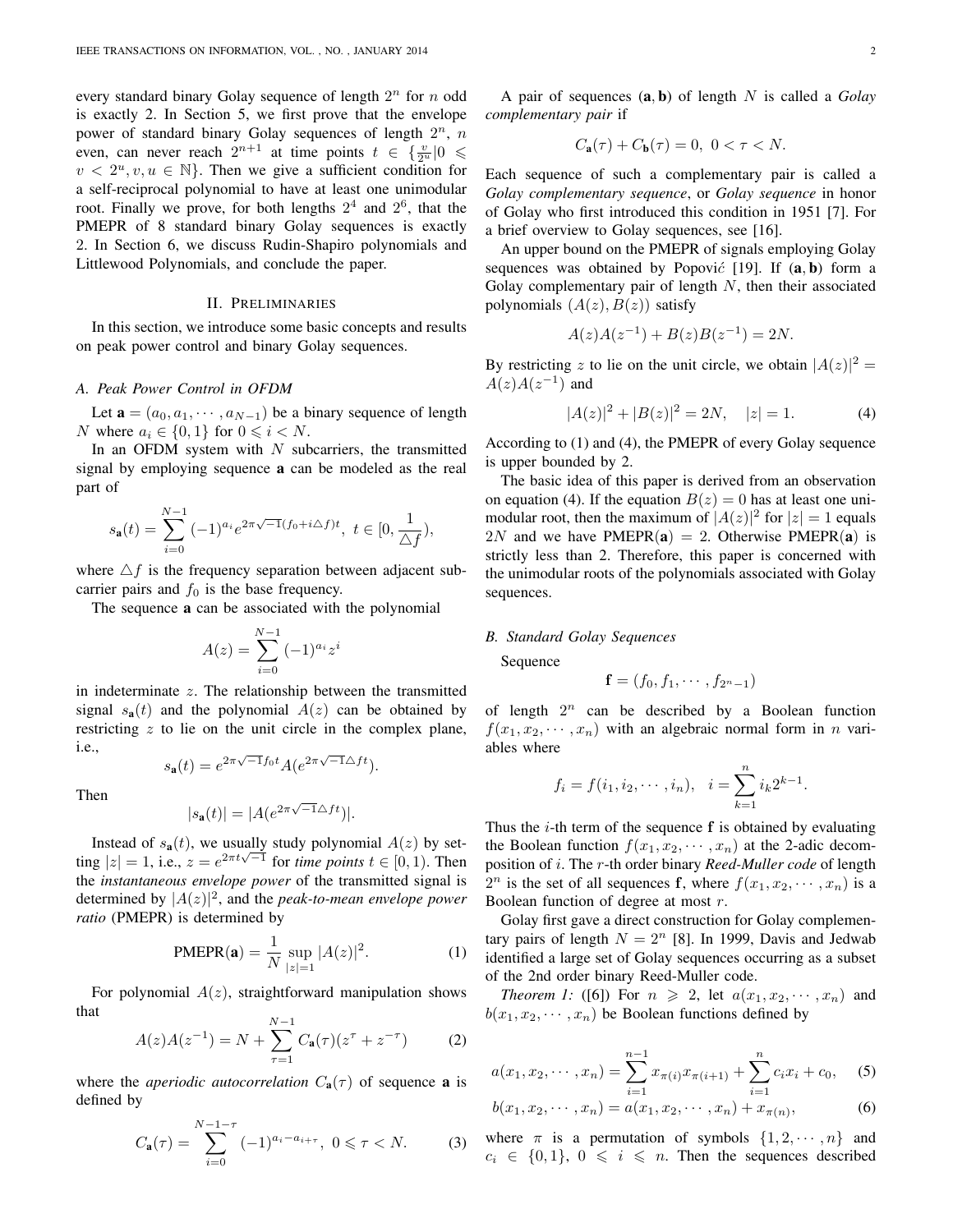by  $a(x_1, x_2, \dots, x_n)$  and  $b(x_1, x_2, \dots, x_n)$  form a Golay complementary pair.

The above construction gives a set of  $n!2^n$  distinct Golay sequences of length  $2^n$ . We call Golay sequences of the form in (5) *standard*. To the best of our knowledge, these are the only known binary Golay sequences of length  $2^n$ .

Note that references [6] and [17] provide more details on the generalized Boolean functions from  $\mathbb{Z}_2^n$  to  $\mathbb{Z}_H$  and the constructions of  $H$ -ary Golay sequences for  $H$  even. However, we are only concerned with binary Golay sequences in this paper.

## III. RESULTS ON BOOLEAN FUNCTIONS AND POLYNOMIALS

In this section, we find some relationships between the Boolean functions and the polynomials associated with sequences, which play an important role in the proof of the main results.

The first lemma is a well-known result on the balancedness of Boolean functions.

*Lemma 1:* (pp.372 in [12]) Let  $f'(x_1, x_2, \dots, x_{n-1})$  be an arbitrary Boolean function of  $n - 1$  variables. Then Boolean function  $f(x_1, x_2, \dots, x_n) = f'(x_1, x_2, \dots, x_{n-1}) + x_n$  is balanced. Alternatively, polynomial  $F(z)$  associated with sequence **f** described by  $f(x_1, x_2, \dots, x_n)$  has a root at 1, or  $(z-1)|F(z)|$ .

Corollary 1 below follows from Lemma 1 by observing that an invertible linear transformation of the input variables of a Boolean function preserves balancedness.

*Corollary 1:* Let  $h_i(x_1, x_2, \dots, x_n)$  ( $1 \leq i \leq n$ ) be linear functions of variables  $x_1, x_2, \dots, x_n$  where  $h_1, h_2, \dots, h_n$  are linearly independent, and  $f'(x_1, x_2, \dots, x_{n-1})$  an arbitrary Boolean function of  $n - 1$  variables. Then Boolean function

$$
f(x_1, \dots, x_n) = f'(h_1(x_1, \dots, x_n), \dots, h_{n-1}(x_1, \dots, x_n)) + h_n(x_1, \dots, x_n)
$$

is balanced. Alternatively, polynomial  $F(z)$  associated with sequence **f** has a root at 1, or  $(z - 1)|F(z)|$ .

By using Lemma 1 and Corollary 1, we can determine the instantaneous envelope power of the signals employing some Golay sequences at the point  $z = 1$ , which yields the main results for binary Golay sequences in [5]. To study the polynomial  $F(z)$  at the points  $z = e^{2\pi i \sqrt{-1}}$  where  $t \in \{\frac{v}{2^u} | 0 \leq v < 2^u, v, u \in \mathbb{N}\},$  we need the following lemma.

*Lemma 2:* Let  $f(x_1, x_2, \dots, x_n)$  and  $g(x_1, x_2, \dots, x_n)$  be two Boolean functions satisfying

$$
g(x_1, x_2, \cdots, x_n) = f(x_1, x_2, \cdots, x_n) + x_k,
$$

for fixed k  $(1 \le k \le n)$ , and let polynomials  $F(z)$  and  $G(z)$ be associated with sequences f and g, respectively. Then we have

$$
(z^{2^{k-1}} - 1)|F(z) \iff (z^{2^{k-1}} + 1)|G(z).
$$

*Proof:* We set the sequences described by Boolean functions  $f(x_1, x_2, \dots, x_n)$  and  $g(x_1, x_2, \dots, x_n)$  as

$$
\mathbf{f} = (a_0, a_1, \cdots a_{2^n - 1}),
$$
  

$$
\mathbf{g} = (b_0, b_1, \cdots b_{2^n - 1}).
$$

Then the polynomials associated with Boolean functions  $f(x_1, x_2, \dots, x_n)$  and  $g(x_1, x_2, \dots, x_n)$  are given by

$$
F(z) = \sum_{i=0}^{2^{n}-1} (-1)^{a_i} z^i
$$

and

$$
G(z) = \sum_{i=0}^{2^{n}-1} (-1)^{b_i} z^i,
$$

respectively.

If  $k = 1$ , we have

$$
(z-1)|F(z) \iff \sum_{i=0}^{2^{n}-1} (-1)^{a_i} = 0
$$

and

$$
(z+1)|G(z) \iff \sum_{i=0}^{2^{n}-1} (-1)^{b_i} (-1)^{i} = 0.
$$

Since  $g(x_1, x_2, \dots, x_n) = f(x_1, x_2, \dots, x_n) + x_1$ , we have  $b_i = a_i$  for i even, and  $b_i = a_i + 1$  for i odd, i.e.,

$$
(-1)^{a_i} = (-1)^{b_i} (-1)^i.
$$

Then it is clear that

$$
(z-1)|F(z) \Longleftrightarrow (z+1)|G(z).
$$

For general  $k$ , the sequence described by Boolean function  $x_k$  is

$$
(\underbrace{0, \cdots, 0}_{2^{k-1} 0 s}, \underbrace{1, \cdots, 1}_{2^{k-1} 1 s}, \underbrace{0, \cdots, 0}_{2^{k-1} 0 s}, \cdots, \underbrace{1, \cdots, 1}_{2^{k-1} 1 s}).
$$

Then we have  $b_i = a_i$  for  $\lfloor \frac{i}{2^{k-1}} \rfloor$  even, and  $b_i = a_i + 1$  for  $\lfloor \frac{i}{2^{k-1}} \rfloor$ odd.

Let  $\phi_1$  be the natural homomorphism from polynomial ring  $\mathbb{C}[z]$  to quotient ring  $\mathbb{C}[z]/\langle z^{2^{k-1}}-1\rangle$ . Then we have

$$
(z^{2^{k-1}}-1)|F(z)\Longleftrightarrow \phi_1(F(z))=0,
$$

where

$$
\phi_1(F(z)) = \phi_1\left(\sum_{i=0}^{2^n-1}(-1)^{a_i}z^i\right)
$$
  
\n
$$
= \sum_{i=0}^{2^n-1}(-1)^{a_i}\phi_1(z^i)
$$
  
\n
$$
= \sum_{t=0}^{2^{n-k+1}-1} \sum_{s=0}^{2^{k-1}-1}(-1)^{a_{2k-1}}x^{t+s}\phi_1(z^{2^{k-1}}x^{t+s})
$$
  
\n
$$
= \sum_{s=0}^{2^{k-1}-1} \phi_1(z^s) \sum_{t=0}^{2^{n-k+1}-1}(-1)^{a_{2k-1}}x^{t+s}.
$$

Note that  $\{\phi_1(1), \phi_1(z), \phi_1(z^2), \cdots, \phi_1(z^{2^{k-1}-1})\}$  is a basis for  $\mathbb{C}[z]/\langle z^{2^{k-1}}-1\rangle$  over complex field  $\mathbb{C}$ . We obtain that the condition  $(z^{2^{k-1}} - 1)|F(z)$  is equivalent to

$$
\sum_{t=0}^{2^{n-k+1}-1} (-1)^{a_{2^{k-1}\times t+s}} = 0, \text{ for } 0 \le s \le 2^{k-1} - 1. \tag{7}
$$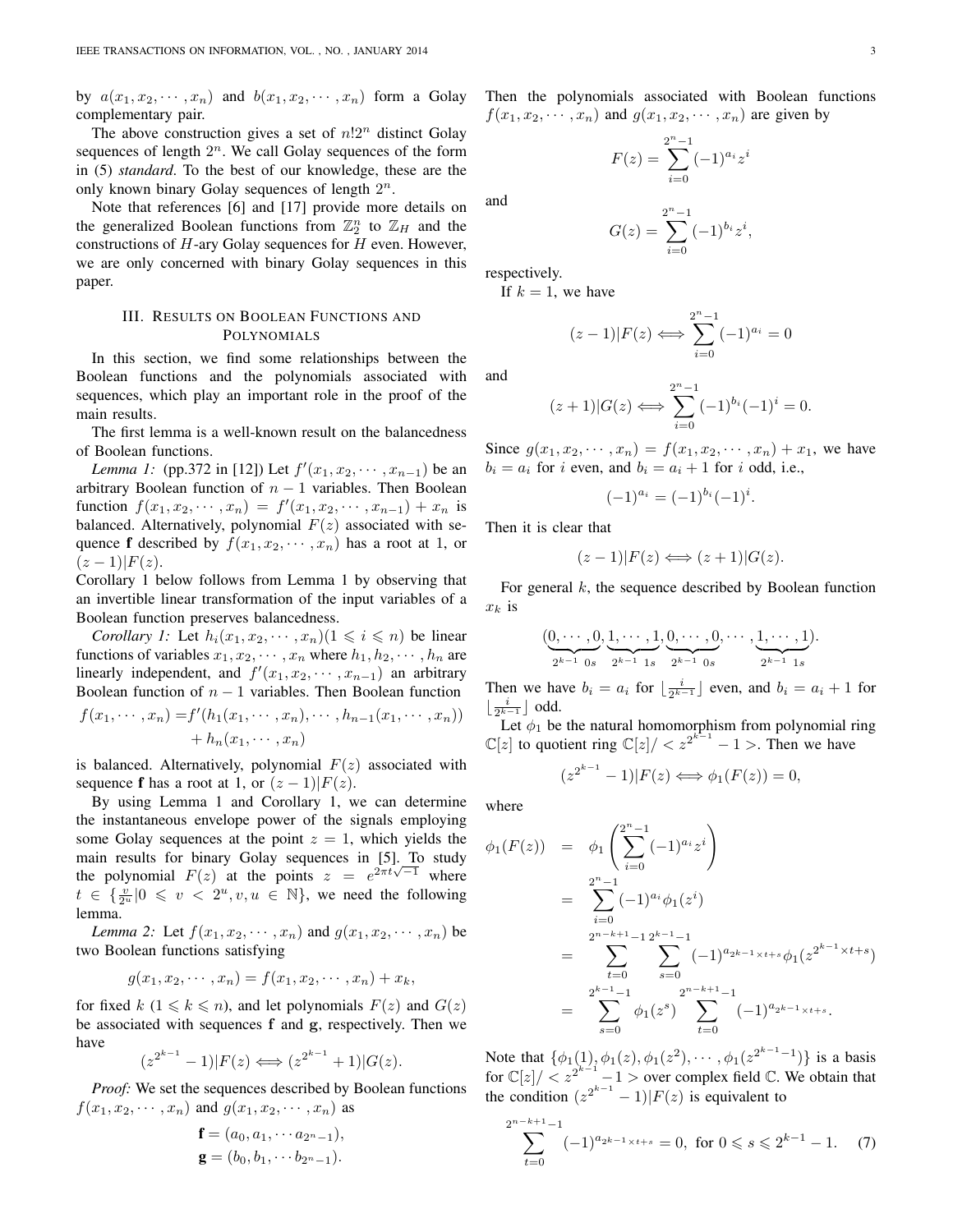Similarly, let  $\phi_2$  be the natural homomorphism from  $\mathbb{C}[z]$ to quotient ring  $\mathbb{C}[z]/ < z^{2^{k-1}} + 1$  >. Then we have

$$
(z^{2^{k-1}} + 1)|G(z) \Longleftrightarrow \phi_2(G(z)) = 0,
$$

where

$$
\begin{array}{rcl}\n\phi_2(G(z)) & = & \phi_2\left(\sum_{i=0}^{2^n-1}(-1)^{b_i}z^i\right) \\
& = & \sum_{t=0}^{2^{n-k+1}-1} \sum_{s=0}^{2^{k-1}-1}(-1)^{b_{2k-1}}\times\cdots+\phi_2(z^{2^{k-1}}\times t+s) \\
& = & \sum_{s=0}^{2^{k-1}-1} \phi_2(z^s) \sum_{t=0}^{2^{n-k+1}-1}(-1)^{b_{2k-1}}\times\cdots+(-1)^t.\n\end{array}
$$

Note that  $\{\phi_2(1), \phi_2(z), \phi_2(z^2), \cdots, \phi_2(z^{2^{k-1}-1})\}$  is a basis for  $\mathbb{C}[z]/\langle z^{2^{k-1}}+1\rangle$  over  $\mathbb C$ . We obtain that the condition  $(z^{2^{k-1}}+1)|G(z)|$  is equivalent to

$$
\sum_{t=0}^{2^{n-k+1}-1} (-1)^{b_{2^{k-1}\times t+s}} (-1)^t = 0, \text{ for } 0 \le s \le 2^{k-1} - 1.
$$
\n(8)

Recall that  $a_{2^{k-1}\times t+s} = b_{2^{k-1}\times t+s}$  for t even, and  $a_{2^{k-1}\times t+s} = b_{2^{k-1}\times t+s} + 1$  for t odd, i.e.,

$$
(-1)^{a_{2^{k-1}\times t+s}}=(-1)^{b_{2^{k-1}\times t+s}}(-1)^t,
$$

which makes the conditions in (7) and (8) equivalent. Therefore,  $(z^{2^{k-1}} - 1)|F(z) \Longleftrightarrow (z^{2^{k-1}} + 1)|G(z)$ .

# IV. PMEPR OF STANDARD BINARY GOLAY SEQUENCES OF LENGTH  $2^{2m-1}$

In this section, we set  $n = 2m - 1$ , and prove that the PMEPR of all standard binary Golay sequences of length  $2^{2m-1}$  equals 2. The Boolean functions with the form in (5), describing all the standard binary Golay sequences of length  $2^{2m-1}$ , can be re-expressed as

$$
f(x_1, x_2, \cdots, x_{2m-1})
$$
  
= 
$$
\sum_{i=1}^{m-1} x_{\pi(2i)} (x_{\pi(2i-1)} + x_{\pi(2i+1)}) + \sum_{i=1}^{2m-1} c_i x_i + c_0,
$$
 (9)

where  $\pi$  is a permutation of symbols  $\{1, 2, \dots, 2m-1\}$ , and  $c_i \in \{0, 1\}$  for  $0 \le i \le 2m - 1$ .

*Definition 1:* For a given permutation  $\pi$  of symbols  $\{1, 2, \dots, 2m - 1\}$ , define  $\lambda = \lambda(\pi)$  as the smallest positive integer which is not in the set  $\{\pi(2i)|1 \leq i \leq m-1\}$ , and define the linear transformation

$$
\begin{cases}\nh_{2i}(x_1, x_2, \cdots, x_{2m-1}) = x_{\pi(2i)}, \\
h_{2i-1}(x_1, x_2, \cdots, x_{2m-1}) = x_{\pi(2i-1)} + x_{\pi(2i+1)}, \\
h_{2m-1}(x_1, x_2, \cdots, x_{2m-1}) = x_{\lambda},\n\end{cases}
$$
\n(10)

where  $1 \leq i \leq m - 1$ .

*Remark 1: From the above definition, we have*  $h_{\pi^{-1}(k)} =$  $x_k$  *for*  $1 \leq k \leq \lambda - 1$ *.* 

It is not hard to check that the transformation in (10) is an invertible linear transformation of variables  $x_1, x_2, \cdots, x_{2m-1}$ . So  $h_1, h_2, \cdots, h_{2m-1}$  are linearly independent. Then the Boolean function in (9) can be written in the form

$$
f(x_1, x_2, \cdots, x_{2m-1})
$$
  
=  $\left(\sum_{i=1}^{m-1} h_{2i} h_{2i-1} + \sum_{i=1}^{2m-2} d_i h_i\right) + d_{2m-1} h_{2m-1} + d_0,$  (11)

where  $d_i \in \{0, 1\}$  for  $0 \leq i \leq 2m - 1$ . Let

$$
f' = \sum_{i=1}^{m-1} h_{2i} h_{2i-1} + \sum_{i=1}^{2m-2} d_i h_i.
$$

Then  $f'$  is a bent function [20] of  $2m - 2$  variables  $h_1, h_2, \cdots, h_{2m-2}$ , and  $f = f' + d_{2m-1}h_{2m-1} + d_0$ . Since a bent function is known to be unbalanced, the Boolean function f in (11) must be unbalanced if the coefficient  $d_{2m-1} = 0$ . If  $d_{2m-1} = 1$ , then f is balanced according to Corollary 1.

*Lemma 3:* Let  $f(x_1, x_2, \dots, x_{2m-1})$  be a Boolean function of the form in (11). Then f is balanced if and only if  $d_{2m-1} =$ 1.

For each polynomial associated with a standard binary Golay sequence of length  $2^{2m-1}$ , we show that there exists at least one unimodular root by the following theorem.

*Theorem 2:* Let  $\pi$  be a permutation of  $(1, 2, \cdots, 2m - 1)$ ,  $\lambda = \lambda(\pi)$  given in Definition 1,  $f(x_1, \dots, x_{2m-1})$  a Boolean function of the form in (5), and  $F(z)$  the polynomial associated with sequence f. Then  $F(z) = 0$  has one unimodular root  $\theta$  satisfying  $\theta^{2^{\lambda}} = 1$ . Moreover,

(1) If f is a balanced function, we have  $(z^{2^{\lambda-1}} - 1)|F(z)$ . (2) If f is an unbalanced function, we have  $(z^{2^{\lambda-1}}+1)|F(z)|$ .

*Proof:* Write the Boolean function  $f(x_1, \dots, x_{2m-1})$  in the form in (11). We have  $h_{2m-1} = x_{\lambda}$  and  $h_{\pi^{-1}(k)} = x_k$  for  $1 \leq k \leq \lambda - 1$  by Definition 1 and Remark 1. Note that f is balanced if and only if  $d_{2m-1} = 1$  by Lemma 3.

If f is balanced, we prove that the statement  $(z^{2^{k-1}} - z)$ 1)| $F(z)$  holds by mathematical induction for  $1 \le k \le \lambda$ . For the base case  $k = 1$ , since f is a balanced function, we have  $(z-1)|F(z)$ . For all balanced Boolean functions f with the form in (11) and specified value  $\lambda$ , suppose the statement  $(z^{2^{k-1}}-1)|F(z)$  holds for some value of  $k$   $(1 \le k \le \lambda - 1)$ . Consider a pair of Boolean functions and their associated polynomials

$$
\begin{cases}\nf, \\
f_k = f + x_k, \text{ and } \begin{cases}\nF(z), \\
F_k(z).\n\end{cases}
$$

Since f is balanced and  $x_k = h_{\pi^{-1}(k)}$ ,  $f_k$  is also balanced by Lemma 3. Then  $(z^{2^{k-1}}-1)$  divides both  $F(z)$  and  $F_k(z)$  by inductive assumption. According to Lemma 2, we have that  $(z^{2^{k-1}}+1)$  divides both  $F(z)$  and  $F_k(z)$ . Since  $gcd(z^{2^{k-1}}-1)$  $(1, z^{2^{k-1}}+1) = 1$  where the abbreviation gcd stands for greatest common divisor, we obtain

$$
(z^{2^k}-1)|F(z).
$$

By mathematical induction,  $(z^{2^{\lambda-1}} - 1)|F(z)$  follows.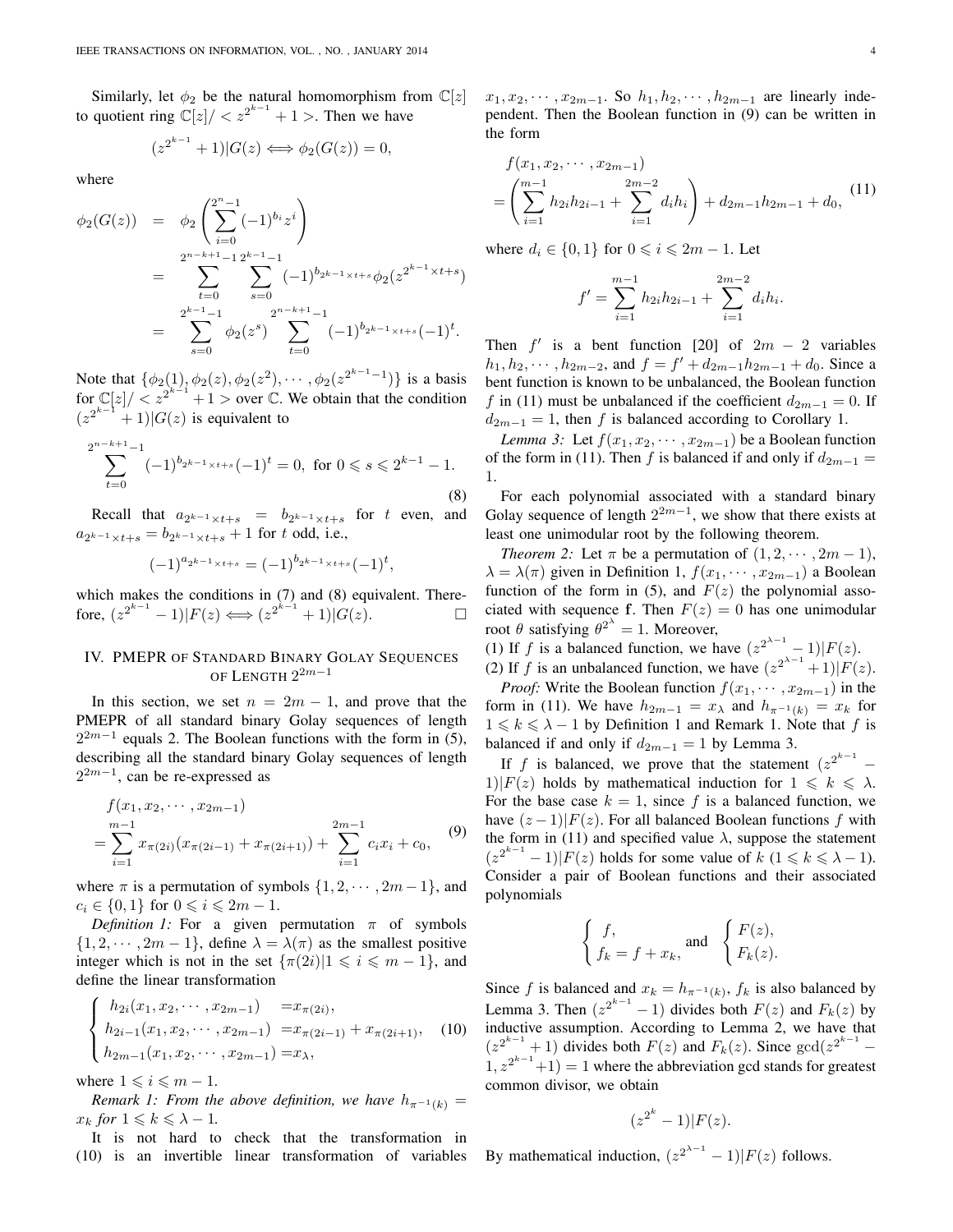Boolean Function  $h_1, h_2, h_3$   $\lambda$  Sequence Balance Unimodular roots  $x_1x_2 + x_2x_3$   $x_1 + x_3, x_2, x_1$  1 00010010 N<br>  $x_1x_2 + x_2x_2 + x_2$   $x_1 + x_2, x_2, x_1$  1 00100001 N  $x_1x_2 + x_2x_3 + x_2$   $x_1 + x_3, x_2, x_1$  1 00100001 N -1<br> $x_1x_2 + x_2x_3 + x_3$   $x_1 + x_3, x_2, x_1$  1 00011101 Y 1  $x_1x_2 + x_2x_3 + x_3$  $x_1x_2 + x_2x_3 + x_2 + x_3$   $x_1 + x_3, x_2, x_1$  1 00101110 Y 1 x2x<sup>1</sup> + x1x<sup>3</sup> x<sup>2</sup> + x3, x1, x<sup>2</sup> 2 00010100 N ±  $\frac{1}{\sqrt{-1}}$  $\begin{array}{|c|c|c|c|c|c|c|c|c|} \hline x_2x_1 + x_1x_3 + x_2 & x_2 + x_3, x_1, x_2 & 2 & 00100111 & Y_1 \ \hline x_2x_1 + x_1x_3 + x_3 & x_2 + x_3, x_1, x_2 & 2 & 00011011 & Y_1 \ \hline \end{array}$  $\begin{array}{|c|c|c|c|c|c|c|c|c|} \hline x_2x_1 + x_1x_3 + x_3 & x_2 + x_3, x_1, x_2 & 2 & 00011011 & Y \\ \hline x_2x_1 + x_1x_3 + x_2 + x_3 & x_2 + x_3, x_1, x_2 & 2 & 00101000 & N \end{array}$  $x_2x_1 + x_1x_3 + x_2 + x_3$  |  $x_2 + x_3, x_1, x_2$  $±1$  $\pm\sqrt{-1}$ x1x<sup>3</sup> + x3x<sup>2</sup> x<sup>1</sup> + x2, x3, x<sup>1</sup> 1 00000110 N −1  $x_1x_3 + x_3x_2 + x_2$   $x_1 + x_2, x_3, x_1$  1 00110101 Y 1  $x_1x_3 + x_3x_2 + x_3$   $x_1 + x_2, x_3, x_1$  1 00001001 N -1<br> $x_1x_3 + x_3x_2 + x_2 + x_3$   $x_1 + x_2, x_3, x_1$  1 00111010 Y 1  $\overline{x_1x_3 + x_3x_2 + x_2 + x_3}$   $\overline{x_1 + x_2, x_3, x_1}$  1

TABLE I UNIMODULAR ROOTS OF POLYNOMIALS ASSOCIATED WITH BINARY GOLAY SEQUENCES OF LENGTH 8

If f is unbalanced, consider a pair of Boolean functions and Golay sequences of length  $2^{2m}$  can be re-expressed as their associated polynomials

$$
\begin{cases}\nf, \\
f_{\lambda} = f + x_{\lambda},\n\end{cases}\n\text{ and }\n\begin{cases}\nF(z), \\
F_{\lambda}(z).\n\end{cases}
$$

Since  $x_{\lambda} = h_{2m-1}$ ,  $f_{\lambda}$  is balanced by Lemma 3. We have  $(z^{2^{\lambda-1}}-1)|F_{\lambda}(z)$  from the discussions above on balanced functions.  $(z^{2^{\lambda-1}}+1)|F(z)$  then follows from Lemma 2.  $\square$ Now we can prove one of the main results.

*Theorem 3:* The PMEPR of every standard binary Golay

sequence of length  $2^{2m-1}$  is exactly 2.

*Proof:* Let  $a(x_1, \dots, x_{2m-1})$  be a Boolean function with the form in (5), and define  $b(x_1, \dots, x_{2m-1})$  =  $a(x_1, \dots, x_{2m-1}) + x_{\pi(2m-1)}$ . Then the sequences  $(a, b)$ described by these Boolean functions form a Golay complementary pair, and their associated polynomials satisfy  $A(z)A(z^{-1}) + B(z)B(z^{-1}) = 2N$  where  $N = 2^{2m-1}$ . According to Theorem 2, there exists  $\theta$  on the unit circle such that  $B(\theta) = 0$ , which yields

$$
|A(\theta)|^2 = 2N.
$$

Then the assertion follows immediately.

*Remark 2: If f is balanced, the unimodular roots of*  $F(z)$ *, as determined in Theorem 2, are located at*  $z = e^{2\pi t \sqrt{-1}}$ *where*  $t \in \left\{ \frac{v}{2^{\lambda-1}} \middle| 0 \leq v < 2^{\lambda-1}, v \in \mathbb{N} \right\}$ . If *f is unbalanced, the unimodular roots of* F(z)*, as determined in Theorem 2, are located at*  $z = e^{2\pi t \sqrt{-1}}$  *where*  $t \in \left\{ \frac{v}{2^{\lambda}} \middle| 0 \leq v < 2^{\lambda}, v \in \right\}$  $\mathbb{N}, v$  odd}*. Moreover, for a root of the unity*  $\omega$ *,*  $F(\omega) = 0$  *if and only if* ω *satisfies the condition in Theorem 2, which will be shown in a separate paper, since it is outside the scope of this paper.*

*Example 1:* An example of Theorem 2 for  $m = 2, 2^{2m-1} =$ 8, is given in Table 1. We do not consider the term  $+x_1$ , because this term only changes the signs of the roots.

## V. PMEPR OF STANDARD BINARY GOLAY SEQUENCES OF LENGTH  $2^{2m}$

In this section, we set  $n = 2m$ , and discuss the PMEPR of standard binary Golay sequences of length  $2^{2m}$ . Boolean functions with the form in (5) describing all standard binary

$$
f(x_1, x_2, \cdots, x_{2m}) = \sum_{i=1}^{m-1} x_{\pi(2i+1)} (x_{\pi(2i)} + x_{\pi(2i+2)})
$$
  
+  $x_{\pi(1)} x_{\pi(2)} + \sum_{i=1}^{2m} c_i x_i + c_0,$  (12)

where  $\pi$  is a permutation of symbols  $\{1, 2, \dots, 2m\}$ , and  $c_i \in$  $\{0,1\}$  for  $0 \leqslant i \leqslant 2m$ .

 $f(x_1, \dots, x_{2m})$  is a bent function, so is unbalanced, and 1 can not be a root of the polynomial  $F(z)$  associated with sequence f. Furthermore, we have the following results.

*Theorem 4:* Let  $f(x_1, x_2, \dots, x_{2m})$  be a Boolean function of the form in (5), and  $F(z)$  the polynomial associated with sequence f. Then  $F(z) \neq 0$  for all  $z = e^{2\pi t \sqrt{-1}}$  where  $t \in$  $\{\tfrac{v}{2^u}|0\leqslant v<2^u, v,u\in\mathbb{N}\}.$ 

*Proof:* Note that the polynomial  $z^{2^{k-1}} + 1$  is the  $2^k$ th cyclotomic polynomial, so it is irreducible over the rational field for every positive integer  $k$ . Then the condition  $(z^{2^{k-1}}+1)$  |  $F(z)$  is equivalent to  $gcd(z^{2^{k-1}}+1, F(z)) = 1$ , where  $gcd(G(z), F(z))$  denotes the greatest common divisor of polynomials  $G(z)$  and  $F(z)$ .

First, since  $f(x_1, x_2, \dots, x_{2m})$  is a bent function, we have  $gcd(z - 1, F(z)) = 1.$ 

Then we show that  $gcd(z^{2^{k-1}} + 1, F(z)) = 1$  for  $1 \le k \le$ 2m. Consider a pair of Boolean functions and their associated polynomials

$$
\begin{cases}\nf, \\
f_k = f + x_k, \text{ and } \begin{cases}\nF(z), \\
F_k(z).\n\end{cases}
$$

For  $1 \le k \le 2m$ , since  $gcd(z - 1, F_k(z)) = 1$ , we have  $(z^{2^{k-1}}-1)$  |  $F_k(z)$ . According to Lemma 2, we obtain  $gcd(z^{2^{k-1}} + 1, F(z)) = 1$  immediately.

Finally, for  $k \geq 2m$ ,  $gcd((z^{2^k}+1), F(z)) = 1$  follows from  $deg(z^{2^k} + 1) > deg(F(z)).$ 

For  $t = \frac{v}{2^u}$ , v odd,  $e^{2\pi t\sqrt{-1}}$  is a root of the irreducible polynomial  $z^{2^{u-1}} + 1 = 0$ . Therefore,  $F(z) \neq 0$  for  $z = e^{2\pi t\sqrt{-1}}$  where  $t \in \mathcal{L}$   $\mathbb{R}^1 \subset \mathbb{R}^2$  as  $u \in \mathbb{N}$  $e^{2\pi t\sqrt{-1}}$  where  $t \in \{\frac{v}{2^u}|0 \leq v < 2^u, v, u \in \mathbb{N}\}.$ 

If one estimates, numerically, the PMEPR of sequences, which is a continuous problem, then the method of oversampling by *fast Fourier transform* (FFT) is usually employed. For the standard binary Golay sequences of length  $2^{2m}$ , if we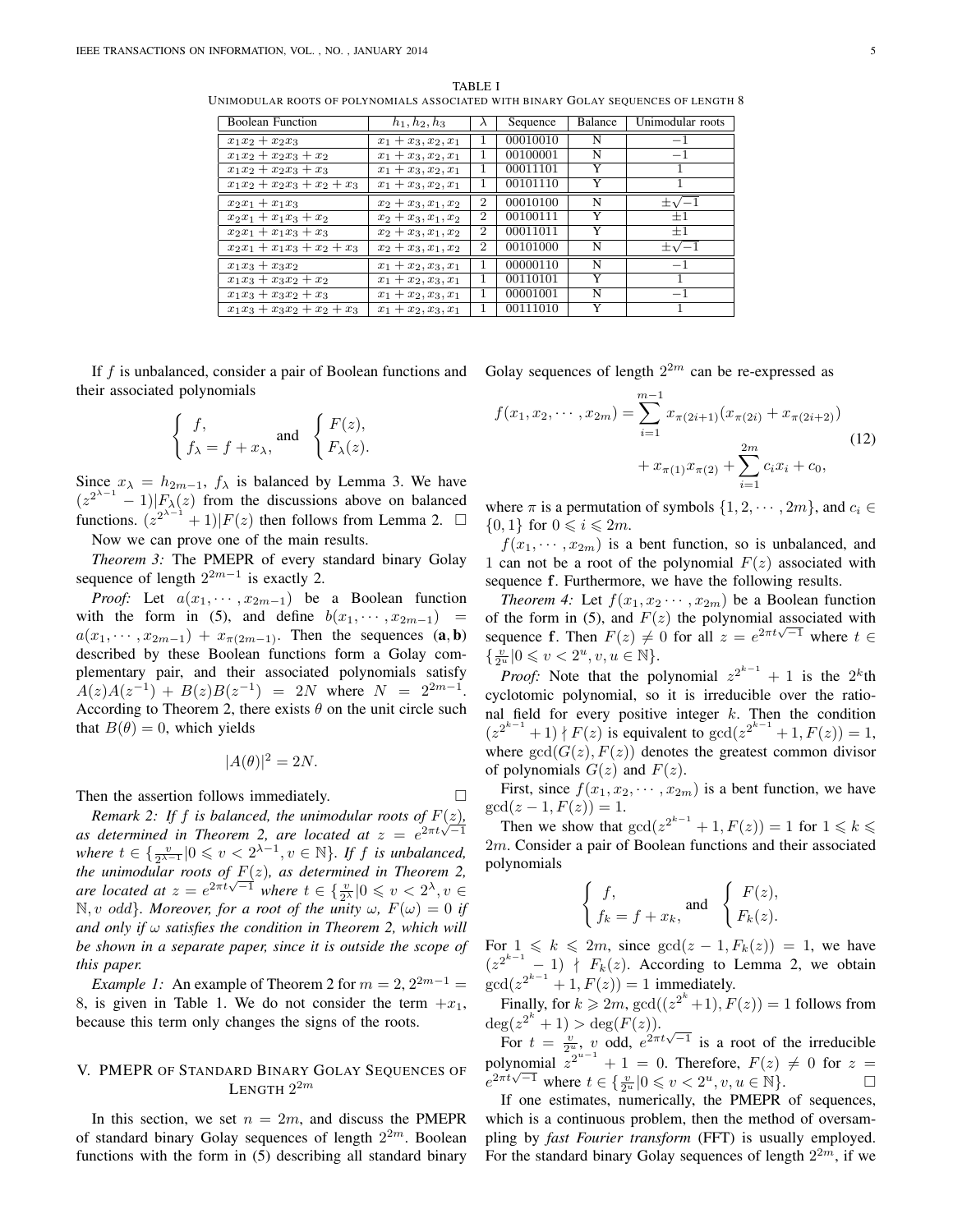estimate the exact PMEPR by FFT  $(2<sup>u</sup>$  oversampling) on the bestimate the exact FWEFK by FFT (2) oversampling) on the point  $z = e^{2\pi t \sqrt{-1}}$  where  $t \in \{\frac{v}{2^u} | 0 \leq v < 2^u, v \in \mathbb{N}\}$ , the numerical results will always show the PMEPR to be less than 2 according to Theorem 4.

Is the PMEPR of every standard binary Golay sequence of length  $2^{2m}$  strictly less then 2? Based on the following theorem, we can prove, for  $m = 2, 3$ , that there are some polynomials associated with standard binary Golay sequences of length  $2^{2m}$  that have unimodular roots.

We call a polynomial  $F(z)$  of degree d self-reciprocal if  $F(z) = z<sup>d</sup> F(1/z)$ . If d is odd then, obviously, -1 is a root of self-reciprocal polynomial  $F(z)$ . For d even, Konvalina and Matache [9] obtained a sufficient condition for a self-reciprocal polynomial to have at least one unimodular root.

*Theorem 5:* ([9]) Let  $F(z) = a_d z^d + a_{d-1} z^{d-1} + \cdots$  $a_1z + a_0 \in \mathbb{R}[z]$  be a self-reciprocal polynomial of degree d even. If there exists  $k \in \{0, 1, 2, \dots, d/2 - 1\}$  such that

$$
|a_k| \geqslant |a_{d/2}| \cos \left( \frac{\pi}{\left[\frac{n/2}{n/2-k}\right]+2} \right),\,
$$

then  $F(z)$  has at least one unimodular root.

*Corollary 2:* With the notations of Theorem 5, if  $2|a_0| \geq$  $|a_{d/2}|$ , then  $F(z)$  has at least one unimodular root.

Now we look at the case  $n = 4$ . We find that the polynomial associated with the Golay sequence described by the Boolean function  $x_1x_4 + x_4x_2 + x_2x_3 + x_2 + x_4$  is  $-(z^5 - z^4 - z - z)$  $1(z^{10} - z^8 + 2z^5 - z^2 + 1)$ , and the polynomial associated with the Golay sequence described by the Boolean function  $x_1x_4 + x_4x_2 + x_2x_3 + x_2 + x_3 + x_4$  is  $(z^5 - z^4 + z + 1)(z^{10} - z^4 + z^2 + z^3)$  $z^8 - 2z^5 - z^2 + 1$ ). Note that both  $z^{10} - z^8 + 2z^5 - z^2 + 1$ and  $z^{10} - z^8 - 2z^5 - z^2 + 1$  are self-reciprocal polynomials and satisfy the condition in Corollary 2, so there are eight polynomials associated with Boolean functions  $x_1x_4+x_4x_2+$  $x_2x_3 + x_2 + x_4 + \{0, x_1, x_3, x_1 + x_3\}$ , and their negations (adding  $+1$ ), that have unimodular roots, and therefore have PMEPR= 2.

For the case  $n = 6$ , we find that the polynomials associated with the Golay sequences described by the Boolean functions  $x_1x_5 + x_5x_3 + x_3x_6 + x_6x_2 + x_2x_4 + x_2 + x_3 + x_5 + x_6$  and  $x_1x_5 + x_5x_3 + x_3x_6 + x_6x_2 + x_2x_4 + x_2 + x_3 + x_4 + x_5 +$  $x_6$  have factors  $z^{18} - z^{16} + 2z^9 - z^2 + 1$  and  $z^{18} - z^{16} - z^8$  $2z^{9} - z^{2} + 1$ , respectively, and thereby satisfy the condition in Corollary 2, so there are eight polynomials associated with Boolean functions  $x_1x_5 + x_5x_3 + x_3x_6 + x_6x_2 + x_2x_4 + x_2 +$  $x_3 + x_5 + x_6 + \{0, x_1, x_4, x_1 + x_4\}$ , and their negations, that have unimodular roots, and therefore have PMEPR= 2.

Our computer search did not find any other standard Golay sequences of length 16 and 64 whose associated polynomials had one or more factors satisfying Corollary 2. Moreover our computer search results suggest strongly that the roots of the other standard binary Golay sequences of length 16 and 64 are not unimodular.

For the case  $n = 8$ , our computer search results did not find a standard binary Golay sequence whose associated polynomial has a factor satisfying the condition in Corollary 2. However, to within the precision of our computations, we could not be certain that all polynomials associated with standard binary Golay sequences of length  $2^8$  have no unimodular root. For example, we could not determine whether or not the polynomial associated with  $x_7x_3 + x_3x_2 + x_2x_1 + x_1x_5 +$  $x_5x_6 + x_6x_4 + x_4x_8 + x_2 + x_6$  has a unimodular root.

## VI. DISCUSSIONS AND CONCLUSIONS

## *A. Rudin-Shapiro Polynomials*

In the construction of Theorem 1, set  $\pi$  to be the identity permutation, and  $c_i = 0$  for  $0 \leq i \leq n$ . Then we obtain Boolean functions

$$
p(x_1, \dots, x_n) = \sum_{i=1}^{n-1} x_i x_{i+1},
$$
  

$$
q(x_1, \dots, x_n) = \sum_{i=1}^{n-1} x_i x_{i+1} + x_n.
$$

The Golay sequences described by these Boolean functions are called Rudin-Shapiro sequences which were introduced by Shapiro [22] and Rudin [14] independently in their study of the magnitude of certain trigonometric sums. The polynomials corresponding to Rudin-Shapiro sequences are called Rudin-Shapiro polynomials which can be obtained recursively by the formulas

$$
P_{n+1}(z) = P_n(z) + z^{2^n} Q_n(z),
$$
  
\n
$$
Q_{n+1}(z) = P_n(z) - z^{2^n} Q_n(z),
$$

where  $n \geqslant 0$  and  $P_0(z) = Q_0(z) = 1$ .

For  $n = 2m - 1$ , p is an unbalanced Boolean function and  $q$  is a balanced Boolean function according to Lemma 3. Thus we have

$$
(z+1)|P_{2m-1}(z)
$$
 and  $(z-1)|Q_{2m-1}(z)$ ,

which imply

$$
P_{2m-1}(1) = 2^m
$$
 and  $P_{2m-1}(-1) = 0$ .

The above discussions on the points  $z = \pm 1$  of Rudin-Shapiro polynomials provide an alternative proof of Theorem 5 in [1] for  $n = 2m - 1$ .

Moreover, the roots and cyclotomic properties of the Rudin-Shapiro polynomials were studied in [2] and [3]. In particular, Theorem 4.2 in [3] showed that no root of unity except  $\pm 1$ can ever be the root of a Rudin-Shapiro polynomial.

## *B. Littlewood Polynomials*

Polynomial  $f(z) = \sum_{i=0}^{N-1} a_i z^i$  is called a *Littlewood polynomial* if all the coefficients  $a_i \in \{1, -1\}$ . Littlewood conjectured in [11] that there are infinitely many Littlewood polynomials  $f_N(z)$ , of increasing degree  $N-1$ , satisfying

$$
C_1\sqrt{N} \leqslant |f_N(z)| \leqslant C_2\sqrt{N},
$$

where positive constants  $C_1$  and  $C_2$  are independent of N and  $|z| = 1$ . The polynomials associated with Golay sequences (including Rudin-Shapiro polynomials) provide a large set of Littlewood polynomials satisfying the upper bound with  $C_2$  =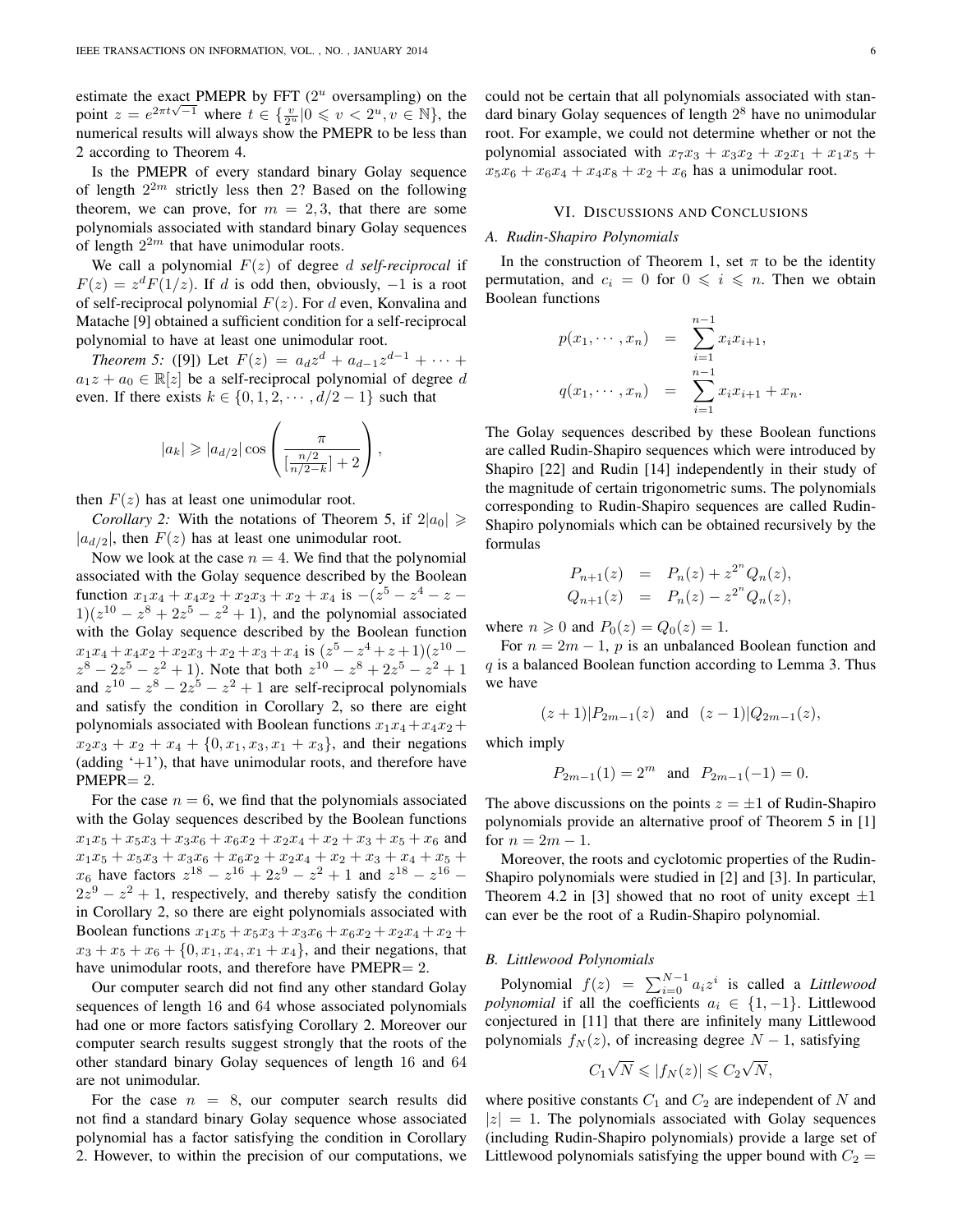√ 2. However, there are no known Littlewood polynomials that satisfy the lower bound.

We have been motivated to study the unimodular roots of polynomials, not only for PMEPR control, but also because of Littlewood's conjecture. We are interested in whether the polynomials  $f_{2n}(z)$  associated with Golay sequences satisfy

$$
\lim_{n \to \infty} \min_{|z|=1} \frac{|f_{2^n}(z)|}{2^n} = 0.
$$

Otherwise, there exist infinitely many Golay sequences such that their associated polynomials  $f_{2n'}(z)$  satisfy

$$
\lim_{n'\to\infty}\min_{|z|=1}\frac{|f_{2^{n'}}(z)|}{2^{n'}}=\epsilon>0,
$$

which would confirm Littlewood's conjecture. From the discussions above, we are particularly interested in the polynomials associated with Golay sequences without unimodular roots, or alternatively, Golay sequences of length  $2^{2m}$  with PMEPR strictly less than 2.

## *C. Concluding Remarks*

This paper has answered three open questions proposed in [5] on the PMEPR of standard binary Golay sequences of length  $2^n$ . It has shown that all such sequences have PMEPR exactly 2 when  $n$  is odd, where there always exist peak positions at time(s)  $t \in \{\frac{v}{2^u} | 0 \leq v < 2^u, v, u \in \mathbb{N}\}.$ Conversely, for  $n$  even, we have shown that the envelope power of standard binary Golay sequences can never reach  $2^{n+1}$  at such time points.

However, we also show that 8 standard binary Golay sequences of length  $2^4$  and of length  $2^6$  have PMEPR exactly 2. We made use here of some previous results in [9] on sufficient conditions for self-reciprocal polynomials to have unimodular roots. Such polynomials occur as factors of the polynomials associated with the above 8 sequences of length  $2<sup>4</sup>$  and of length  $2<sup>6</sup>$ . Our computer search results suggest strongly that all other binary Golay sequences of lengths  $2<sup>4</sup>$ and 2 <sup>6</sup> have PMEPR strictly less than 2. No self-reciprocal factors were found for any of the polynomials associated with the standard binary Golay sequences of length  $2^8$ , and it is unclear to us whether any of these sequences has PMEPR exactly 2.

Thus the major open problem is to ascertain whether, for  $n$ even,  $n \ge 8$ ,  $\epsilon > 0$ , there exist infinitely many standard binary Golay sequences having PMEPR strictly less than  $2 - \epsilon$ .

## ACKNOWLEDGMENT

The authors would like to thank the Associate Editor and anonymous reviewers for their helpful and valuable comments and suggestions.

#### **REFERENCES**

- [1] J. Brillhart and L. Carlitz, "Note on the Shapiro polynomials,"*Proc. Amer. Math. Soc.*, vol. 25, pp. 114–118, 1970.
- [2] J. Brillhart, "On the Shapiro polynomials,"*Duke Mathematical Journal*, vol. 40, no. 2, pp. 114–118, 1973.
- [3] J. Brillhart, J. S. Lomont and P. Morton, "Cyclotomic properties of the Rudin-Shapiro polynomials, "*J. Reine Angew. Math.*, vol. 1976, issue 288, pp. 37–65, 1976.
- [4] S. Z. Budišin, "New complementary pairs of sequences, "Electron. Lett., vol. 26, pp. 881–883, 1990.
- [5] M. W. Cammarano and M. L. Walker, "Integer Maxima in Power Envelopes of Golay Codewords,"1999 [Online]. Available: http://www. mathcs.richmond.edu/∼jad/summerwork/final.pdf.
- [6] J. A. Davis and J. Jedwab, "Peak-to-mean power control in OFDM, Golay complementary sequences, and Reed-Muller codes, "*IEEE Trans. Inf. Theory*, vol. 45, no. 7, pp. 2397–2417, 1999.
- [7] M. J. E. Golay, "Static multislit spectrometry and its application to the panoramic display of infrared spectra,"*J. Optical Soc. America*, vol. 41, pp. 468–472, 1951.
- [8] M. J. E. Golay, "Complementary series, "*IRE Trans. Inf. Theory*, vol. 7, no. 2, pp. 82–87, 1961.
- [9] J. Konvalina and V. Matache, "Palindrome-polynomials with roots on the unit circle,"*C. R. Math. Acad. Sci. Soc. R. Can.* vol. 26, no. 2, pp. 39–44, 2004.
- [10] S. Litsyn, *Peak Power Control in Multi-carrier Communications*, Cambridge University Press, 2007.
- [11] J. E. Littlewood, On polynomials  $\sum \pm Z^m$ ,  $\sum exp(a_m)z^m$ ,  $z = e^{\theta}$ , *London Math. Soc.*, vol. 41, pp. 367-376, 1966.
- [12] F. J. MacWilliams and N. J. A. Sloane, *The Theory of Error-Correcting Codes*, Amsterdam, The Netherlands: North Holland Mathematical Library, 1977.
- [13] K. Manji and B. S. Rajan, "On the PAPR of binary Reed-Muller OFDM codes,"*in Proc. IEEE ISIT*, Chicago, IL, Jun./Jul., pp. 423, 2004.
- [14] W. Rudin, "Some theorems on Fourier coefficients,"*Proc. Amer. Math. Soc.* vol. 10, pp. 855–859, 1959.
- [15] M. G. Parker, C. Tellambura, "Generalised Rudin-Shapiro Constructions, "in *WCC 2001, Workshop on Coding and Cryptography,* Paris, France, Jan., published in *Electronic Notes in Discrete Mathematics*, vol. 6, pp. 364–374, 2001.
- [16] M. G. Parker, K. G. Paterson and C. Tellambura, *Golay Complementary Sequences*, Wiley Encyclopedia of Telecommunications, Editor: J. G. Proakis, Wiley Interscience, 2002.
- [17] K. G. Paterson, "Generalized Reed-Muller codes and power control in OFDM modulation,"*IEEE Trans. Inf. Theory*, vol. 46, no. 1, pp. 104–120, 2000.
- [18] K. G. Paterson, "Sequences for OFDM and multi-code CDMA: Two problems in algebraic coding theory,"in *Proc. SETA 2001*, ser. Discrete Mathematics and Theoretical Computer Science, Berlin, Germany: Springer-Verlag, pp. 46–71, 2002.
- [19] B. M. Popović, "Synthesis of power efficient multitone signals with flat amplitude spectrum,"*IEEE Trans. Commun.*, vol. 39, no. 7, pp. 1031– 1033, 1991.
- [20] O. S. Rothaus, "On "bent" functions,"*J. Comb. Theory, Series A*, vol. 20, 3, pp. 300–305, May 1976.
- [21] K.-U. Schmidt, "On cosets of the generalized first-order Reed-Muller code with low PMEPR,"*IEEE Trans. Inf. Theory*, vol. 52, no. 7, pp. 3220– 3232, 2006.
- [22] H. S. Shapiro, "Extremal problems for polynomials and power series,"Master's thesis, M.I.T., Cambridge, Mass., 1951.
- [23] T. E. Stinchcombe, "Aperiodic autocorrelations of length  $2^m$  sequences, complementarity, and power control for OFDM,"Ph.D. dissertation, Univ. London, U.K., 2000.

He received a Postdoctoral Fellowship from University of Waterloo in 2012. Since 2010, Dr. Wang has been an associate professor in the State Key Laboratory of Integrated Service Networks, Xidian University, Xi'an, China. His research interests are in the areas of sequence design, coding theory, applied mathematics and information security.